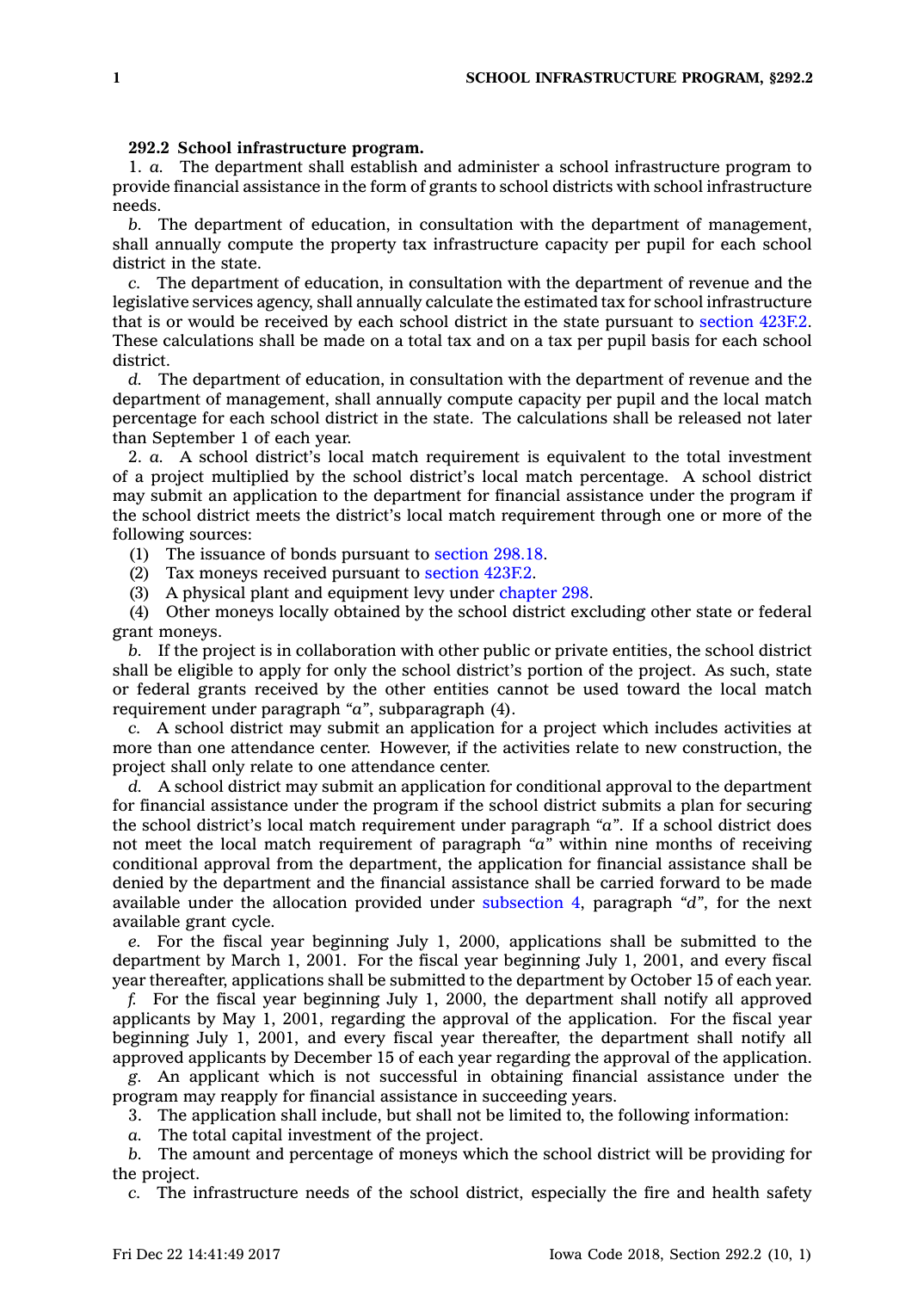## **§292.2, SCHOOL INFRASTRUCTURE PROGRAM 2**

needs of the school district, and including the extent to which the project would allow the school district to meet the infrastructure needs of the school district on <sup>a</sup> long-term basis.

*d.* The financial assistance needed by the school district based upon the capacity per pupil.

*e.* Any previous efforts by the school district to secure infrastructure funding from federal, state, or local resources, including any funding received for any project under the Iowa demonstration construction grant program. The previous efforts shall be evaluated on <sup>a</sup> case-by-case basis.

*f.* Evidence that the school district meets or will meet the local match requirement in [subsection](https://www.legis.iowa.gov/docs/code/292.2.pdf) 2, paragraph *"a"*.

*g.* The nature of the proposed project and its relationship to improving educational opportunities for the students.

*h.* Evidence that the school district has reorganized on or after July 1, 2000, or that the school district has initiated <sup>a</sup> resolution to reorganize by July 1, 2004, or entered into an innovative collaboration with another school district or school districts.

4. A school district shall not receive more than one grant under the program. The financial assistance shall be in the form of grants and shall be allocated in the following manner:

*a.* Twenty-five percent of the financial assistance each year shall be awarded to school districts with an enrollment of one thousand one hundred ninety-nine students or less.

*b.* Twenty-five percent of the financial assistance each year shall be awarded to school districts with an enrollment of more than one thousand one hundred ninety-nine students but not more than four thousand seven hundred fifty students.

*c.* Twenty-five percent of the financial assistance each year shall be awarded to school districts with an enrollment of more than four thousand seven hundred fifty students.

*d.* Twenty-five percent of the financial assistance each year, any financial assistance not awarded under paragraphs *"a"* through *"c"*, and financial assistance not awarded in previous fiscal years shall be awarded to school districts with any size enrollment.

5. A district shall receive the lesser of one million dollars of financial assistance under the program, or the total capital investment of the project minus the local match requirement. The program shall provide grants in an amount of not more than ten million dollars during the fiscal year beginning July 1, 2000, not more than twenty million dollars during the fiscal year beginning July 1, 2001, and not more than twenty million dollars during the fiscal year beginning July 1, 2002. If the amount of grants awarded in <sup>a</sup> fiscal year is less than the maximum amount provided for grants for that fiscal year in this [subsection](https://www.legis.iowa.gov/docs/code/292.2.pdf), the amount of the difference shall be carried forward to subsequent fiscal years for purposes of providing grants under the program and the maximum amount of grants for each fiscal year, as provided in this [subsection](https://www.legis.iowa.gov/docs/code/292.2.pdf), shall be adjusted accordingly.

6. The school budget review committee shall review all applications for financial assistance under the program and make recommendations regarding the applications to the department. The department shall make the final determination on grant awards. The school budget review committee shall base the recommendations on the criteria established pursuant to [subsections](https://www.legis.iowa.gov/docs/code/292.2.pdf) 3 and 7.

7. The department shall form <sup>a</sup> task force to review applications for financial assistance and provide recommendations to the school budget review committee. The task force shall include, at <sup>a</sup> minimum, representatives from the kindergarten through grade twelve education community, the state fire marshal, and individuals knowledgeable in school infrastructure and construction issues. The department, in consultation with the task force, shall establish the parameters and the details of the criteria for awarding grants based on the information listed in [subsection](https://www.legis.iowa.gov/docs/code/292.2.pdf) 3, including greater priority to the following:

*a.* A school district with <sup>a</sup> lower capacity per pupil.

*b.* A school district whose plans address specific occupant safety issues.

*c.* A school district reorganizing or collaborating as described in [subsection](https://www.legis.iowa.gov/docs/code/292.2.pdf) 3, paragraph *"h"*.

*d.* A school district receiving minimal revenues under [section](https://www.legis.iowa.gov/docs/code/423F.2.pdf) 423F.2 when the total enrollment of the school district is considered.

8. An applicant receiving financial assistance under the program shall submit <sup>a</sup> progress report to the department of education as requested by the department which shall include <sup>a</sup>